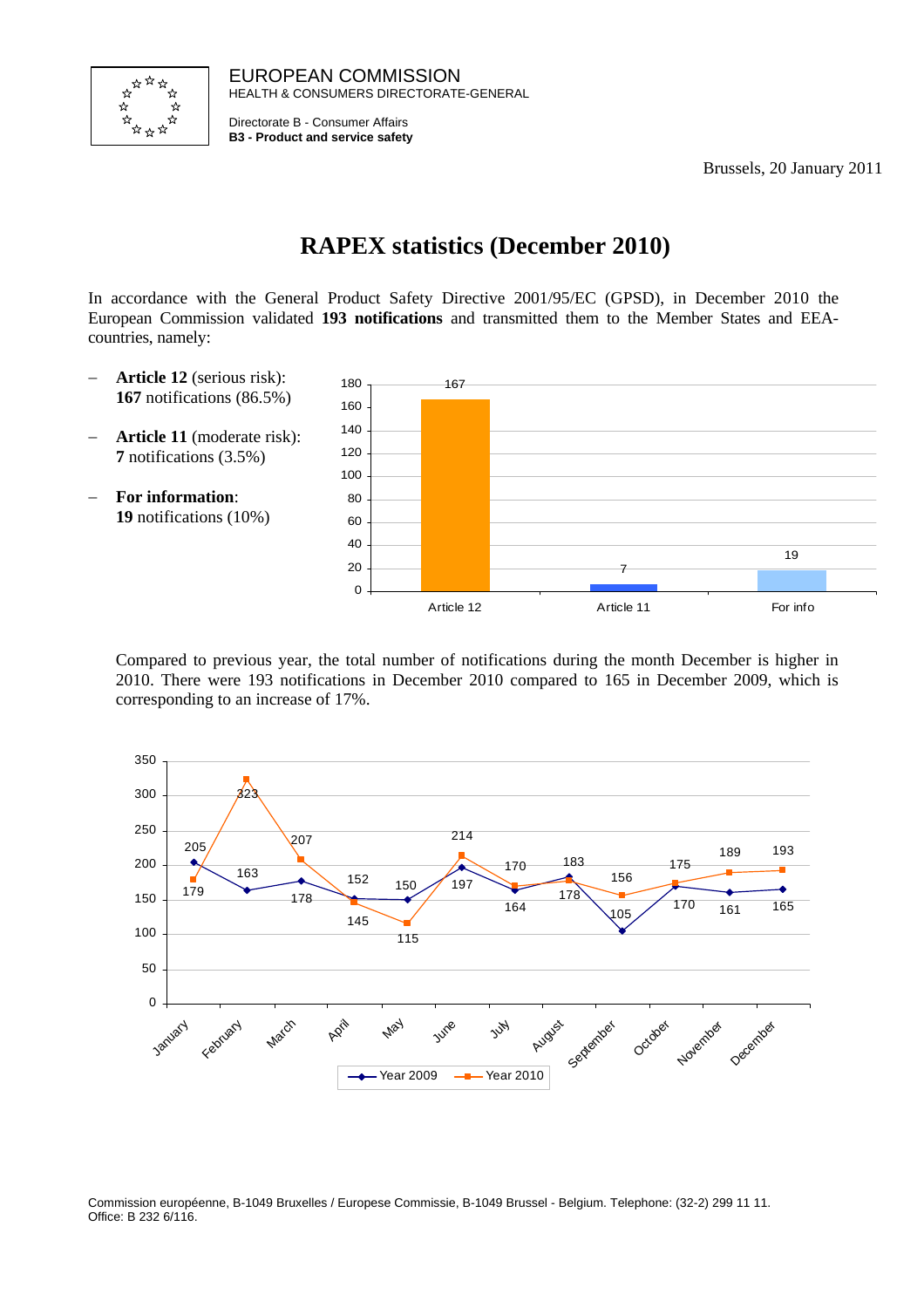**In the following charts, the figures concern only notifications on products posing a serious risk, which were validated by the European Commission under Article 12 of the GPSD.** 

#### **1. Notifying country**

During the month of December, 22 EU Member States sent notifications through the RAPEX system. The following five most frequently notifying countries accounted for 61% of all notifications:

- − Greece: 37 notifications (22%),
- − Bulgaria: 20 notifications (12%),
- − Cyprus: 15 notifications (9%),
- − Finland: 15 notifications (9%),
- − Germany: 15 notifications (9%).



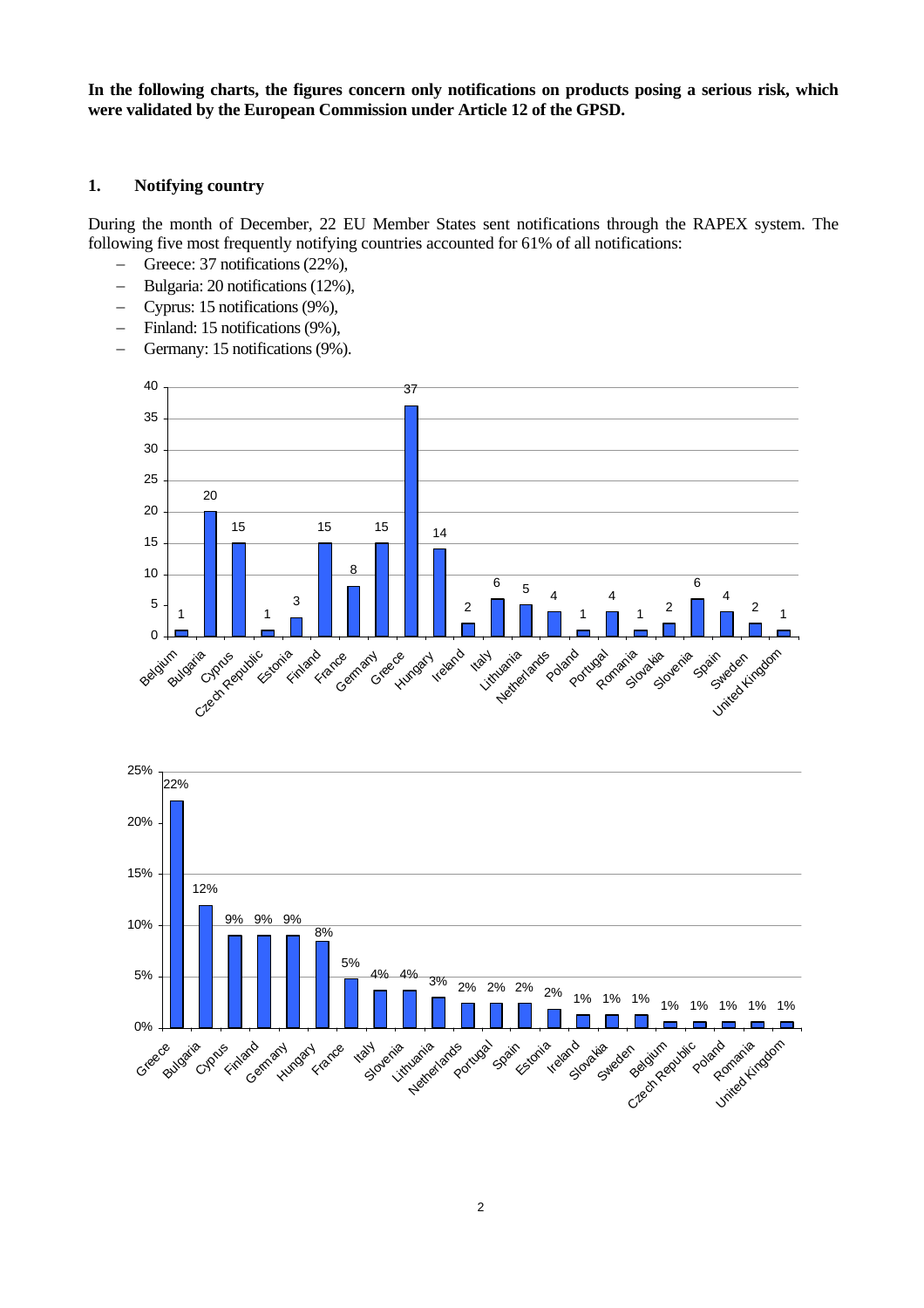## **2. Product**

### 2.1. Product category

The notifications validated in December covered 18 categories of products. The following five most frequently notified product categories accounted for 82% of all notifications:

- − Clothing, textiles and fashion items: 72 notifications (43%),
- − Toys: 37 notifications (22%),
- − Motor vehicles: 13 notifications (8%),
- − Childcare articles and children's equipment: 8 notifications (5%),
- − Cosmetics: 6 notifications (4%).



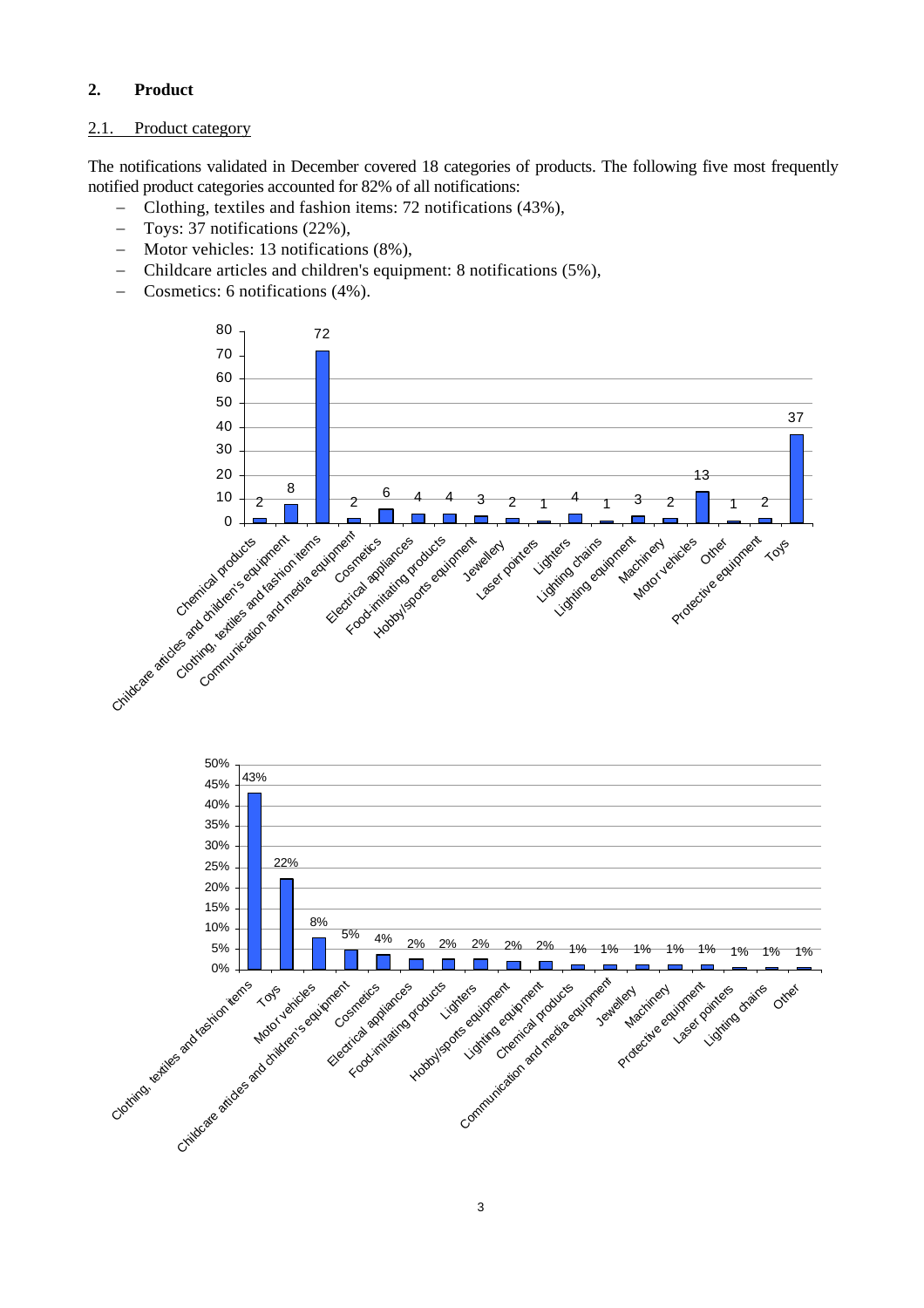## 2.2. Brand and Type/number of model of the notified products

82% of the notifications validated in December concerned products of which the Brand and the Type/number of model were both known. There were only 2 notifications validated concerning products of which both the Brand and the Type/number of model were unknown.

|                                | <b>Type/number of model</b><br><b>Known</b> | <b>Type/number of model</b><br><b>Unknown</b> | Total |
|--------------------------------|---------------------------------------------|-----------------------------------------------|-------|
| <b>Brand Known</b>             | 137                                         | 15                                            | 152   |
| <b>Brand</b><br><b>Unknown</b> | 13                                          |                                               | 15    |
|                                | 150                                         |                                               | 167   |

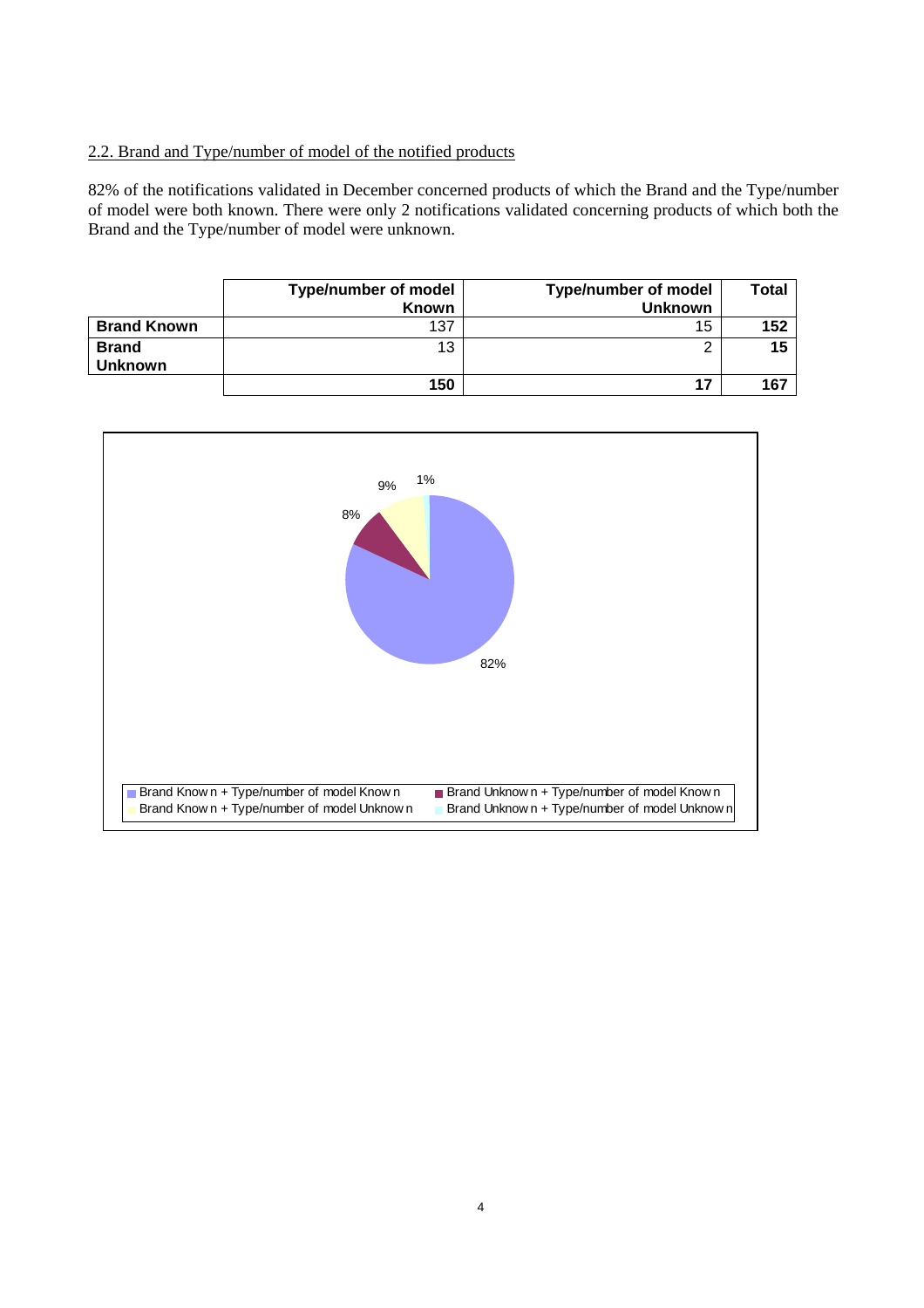## **3.** Type of risk<sup>1</sup>

The notifications validated in December covered 12 different types of risk. The following five most frequently notified risk categories accounted for 90% of all notifications:

- − Injuries: 59 notifications (30%),
- − Chemical: 44 notifications (23%),
- − Strangulation: 38 notifications (19%),
- − Choking: 25 notifications (13%),
- − Electric shock: 10 notifications (5%).





#### **4. Country of origin of the notified product**

 $1$  The number here is different from the number of notifications, because one notified product can present more than one specific risk.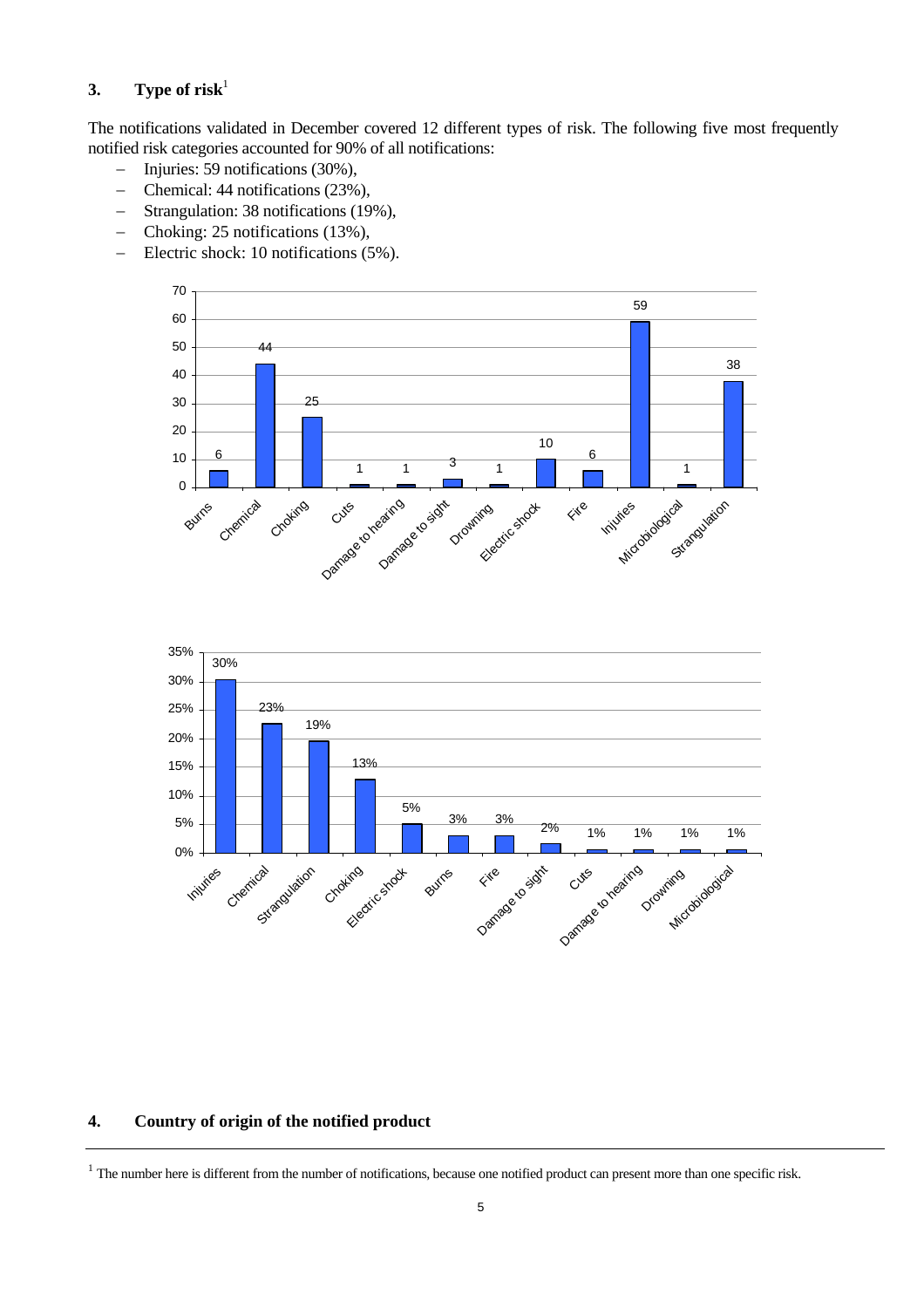More than half of the dangerous products notified in December originated from China, including Hong Kong (105 notifications, 63%).

31 notifications (19%) submitted in December concerned products originating from the Member States. In total, 11 Member States of the EU or the EEA-countries were reported as the country of origin for the notified products.

16 notifications (10%) concerned products originating in Other countries.

15 notifications (9%) did not contain information about the origin of the product.



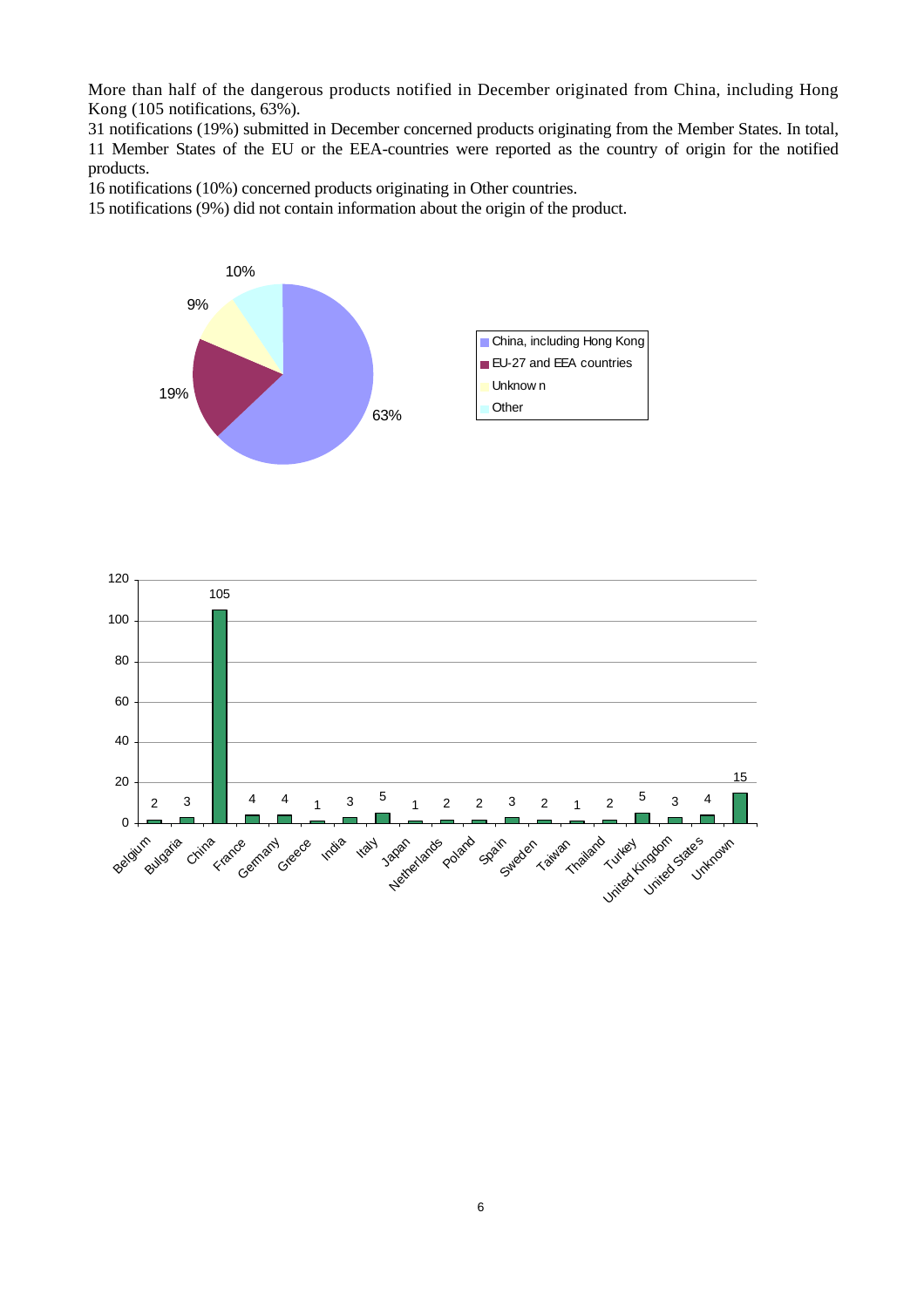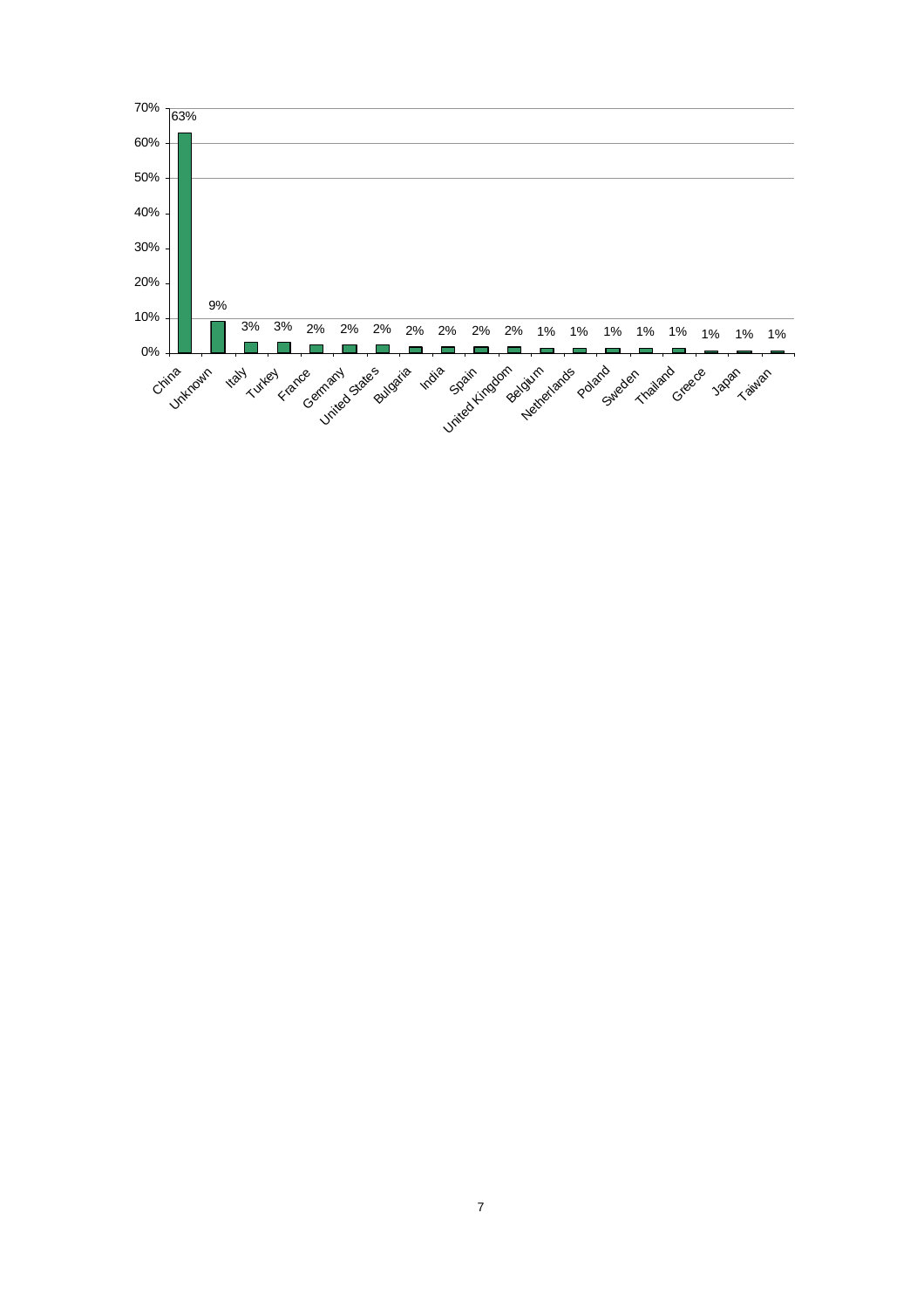#### **5. Measures adopted**

In December, 119 notifications (71%) concerned measures adopted by the market surveillance authorities of Member States ('compulsory measures'). In 47 other notifications (28%), notified measures were initiated by the producers and/or distributors ('voluntary measures'). In 1 case (1%), compulsory measures were complemented by voluntary actions taken by the producers and/or distributors.

In most cases, there is more than one measure adopted in relation to a notified product, *e.g*., in a majority of cases where the authorities ordered a sales ban, they also ordered a withdrawal from the market.



Of the compulsory measures, 4 were initiated by the customs authorities, in particular:

- − 3 in Finland,
- − 1 in France.